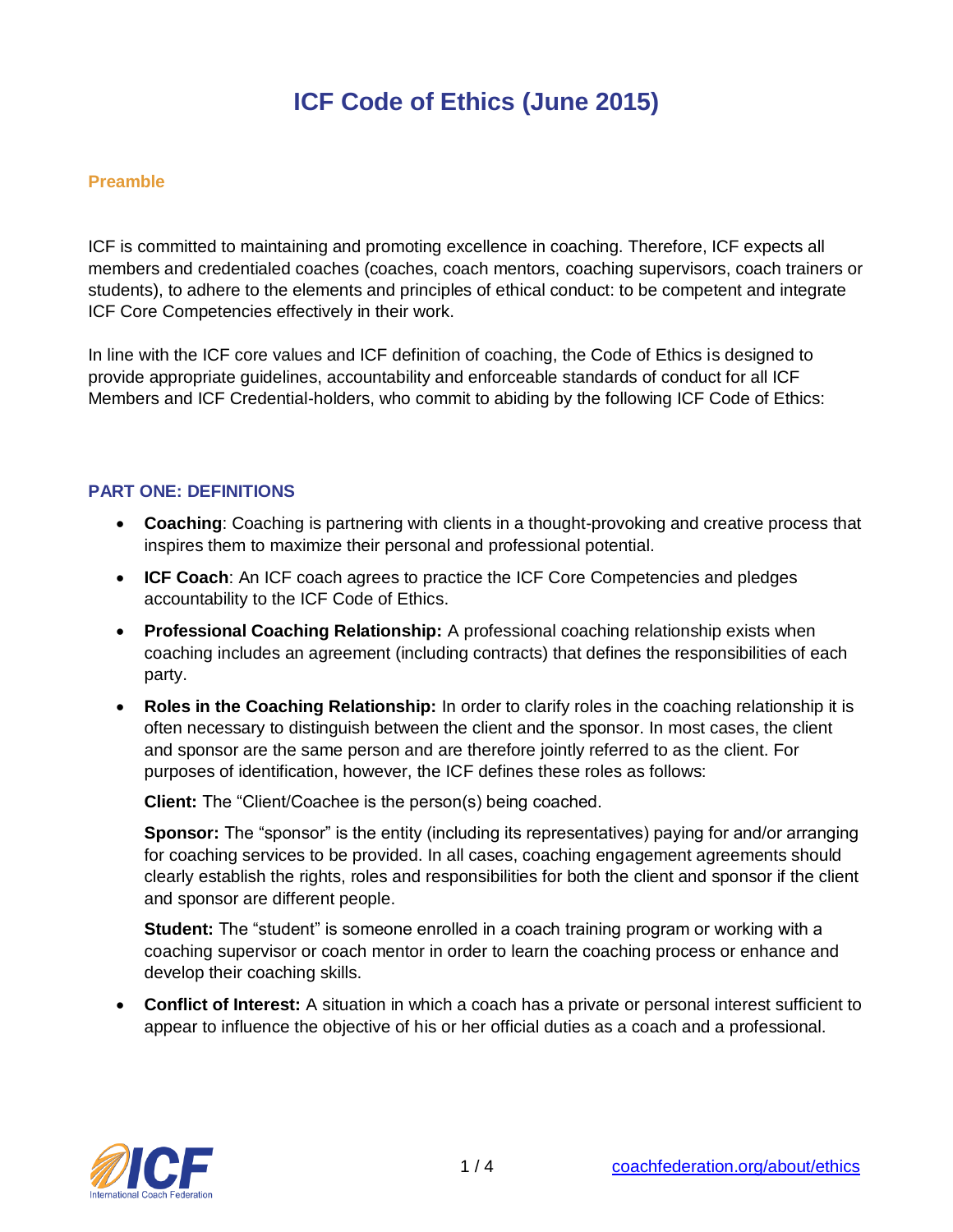# **PART TWO: THE ICF STANDARDS OF ETHICAL CONDUCT**

## **Section 1: Professional Conduct at Large:**

#### **As a coach, I:**

- 1. Conduct myself in accordance with the ICF Code of Ethics in all interactions, including coach training, coach mentoring and coach supervisory activities.
- 2. Commit to take the appropriate action with the coach, trainer, or coach mentor and/or will contact ICF to address any ethics violation or possible breach as soon as I become aware, whether it involves me or others.
- 3. Communicate and create awareness in others, including organizations, employees, sponsors, coaches and others, who might need to be informed of the responsibilities established by this Code.
- 4. Refrain from unlawful discrimination in occupational activities, including age, race, gender orientation, ethnicity, sexual orientation, religion, national origin or disability.
- 5. Make verbal and written statements that are true and accurate about what I offer as a coach, the coaching profession or ICF.
- 6. Accurately identify my coaching qualifications, expertise, experience, training, certifications and ICF Credentials.
- 7. Recognize and honor the efforts and contributions of others and only claim ownership of my own material. I understand that violating this standard may leave me subject to legal remedy by a third party.
- 8. Strive at all times to recognize my personal issues that may impair, conflict with or interfere with my coaching performance or my professional coaching relationships. I will promptly seek the relevant professional assistance and determine the action to be taken, including whether it is appropriate to suspend or terminate my coaching relationship(s) whenever the facts and circumstances necessitate.
- 9. Recognize that the Code of Ethics applies to my relationship with coaching clients, coachees, students, mentees and supervisees.
- 10. Conduct and report research with competence, honesty and within recognized scientific standards and applicable subject guidelines. My research will be carried out with the necessary consent and approval of those involved, and with an approach that will protect participants from any potential harm. All research efforts will be performed in a manner that complies with all the applicable laws of the country in which the research is conducted.
- 11. Maintain, store and dispose of any records, including electronic files and communications, created during my coaching engagements in a manner that promotes confidentiality, security and privacy and complies with any applicable laws and agreements.
- 12. Use ICF Member contact information (email addresses, telephone numbers, and so on) only in the manner and to the extent authorized by the ICF.

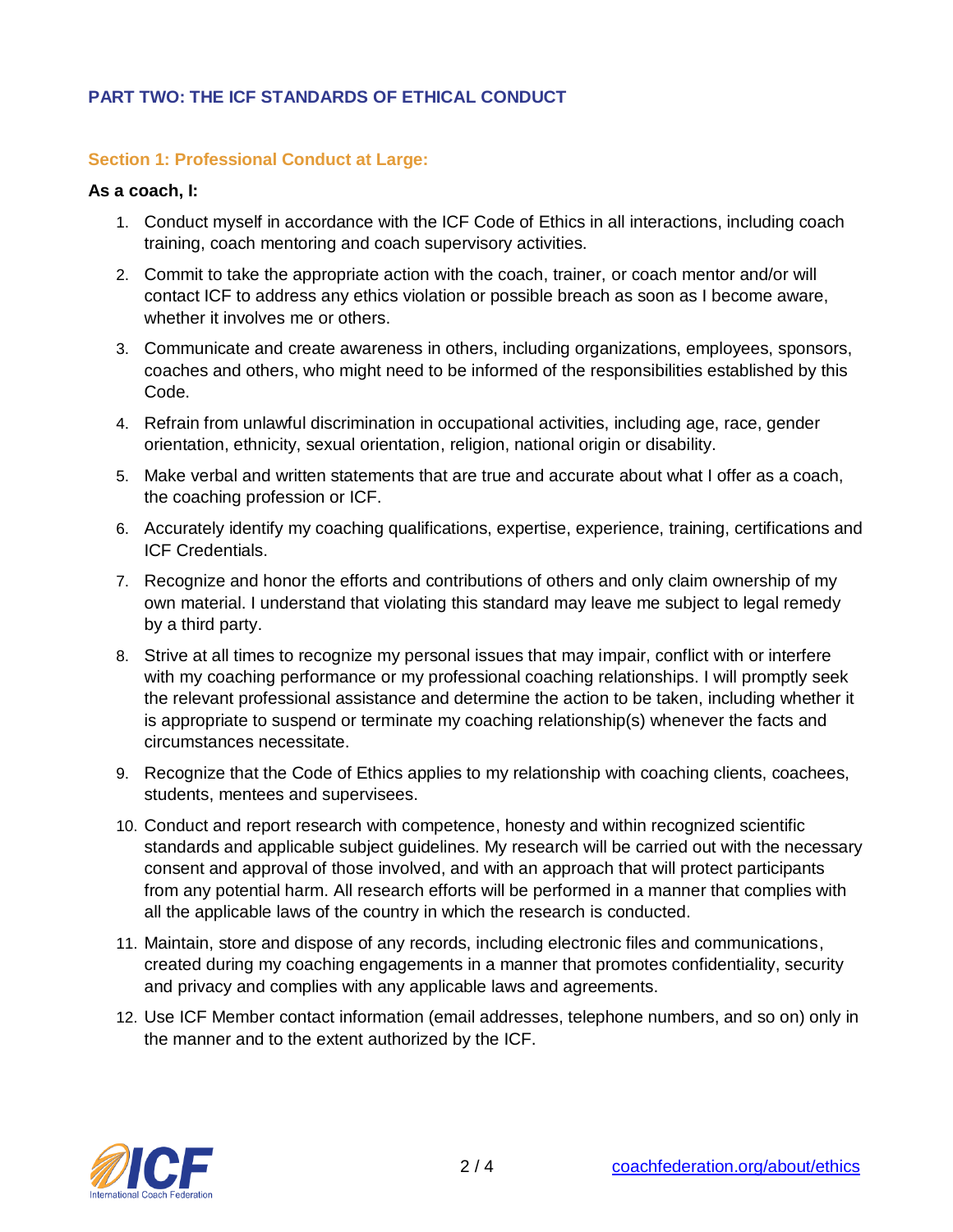## **Section 2: Conflicts of Interest:**

### **As a coach, I:**

- 13. Seek to be conscious of any conflict or potential conflict of interest, openly disclose any such conflict and offer to remove myself when a conflict arises.
- 14. Clarify roles for internal coaches, set boundaries and review with stakeholders conflicts of interest that may emerge between coaching and other role functions.
- 15. Disclose to my client and the sponsor(s) all anticipated compensation from third parties that I may receive for referrals of clients or pay to receive clients.
- 16. Honor an equitable coach/client relationship, regardless of the form of compensation.

# **Section 3: Professional Conduct with Clients:**

## **As a coach, I:**

- 17. Ethically speak what I know to be true to clients, prospective clients or sponsors about the potential value of the coaching process or of me as a coach.
- 18. Carefully explain and strive to ensure that, prior to or at the initial meeting, my coaching client and sponsor(s) understand the nature of coaching, the nature and limits of confidentiality, financial arrangements, and any other terms of the coaching agreement.
- 19. Have a clear coaching service agreement with my clients and sponsor(s) before beginning the coaching relationship and honor this agreement. The agreement shall include the roles, responsibilities and rights of all parties involved.
- 20. Hold responsibility for being aware of and setting clear, appropriate and culturally sensitive boundaries that govern interactions, physical or otherwise, I may have with my clients or sponsor(s).
- 21. Avoid any sexual or romantic relationship with current clients or sponsor(s) or students, mentees or supervisees. Further, I will be alert to the possibility of any potential sexual intimacy among the parties including my support staff and/or assistants and will take the appropriate action to address the issue or cancel the engagement in order to provide a safe environment overall.
- 22. Respect the client's right to terminate the coaching relationship at any point during the process, subject to the provisions of the agreement. I shall remain alert to indications that there is a shift in the value received from the coaching relationship.
- 23. Encourage the client or sponsor to make a change if I believe the client or sponsor would be better served by another coach or by another resource and suggest my client seek the services of other professionals when deemed necessary or appropriate.

# **Section 4: Confidentiality/Privacy**

### **As a coach, I:**

- 24. Maintain the strictest levels of confidentiality with all client and sponsor information unless release is required by law.
- 25. Have a clear agreement about how coaching information will be exchanged among coach, client and sponsor.